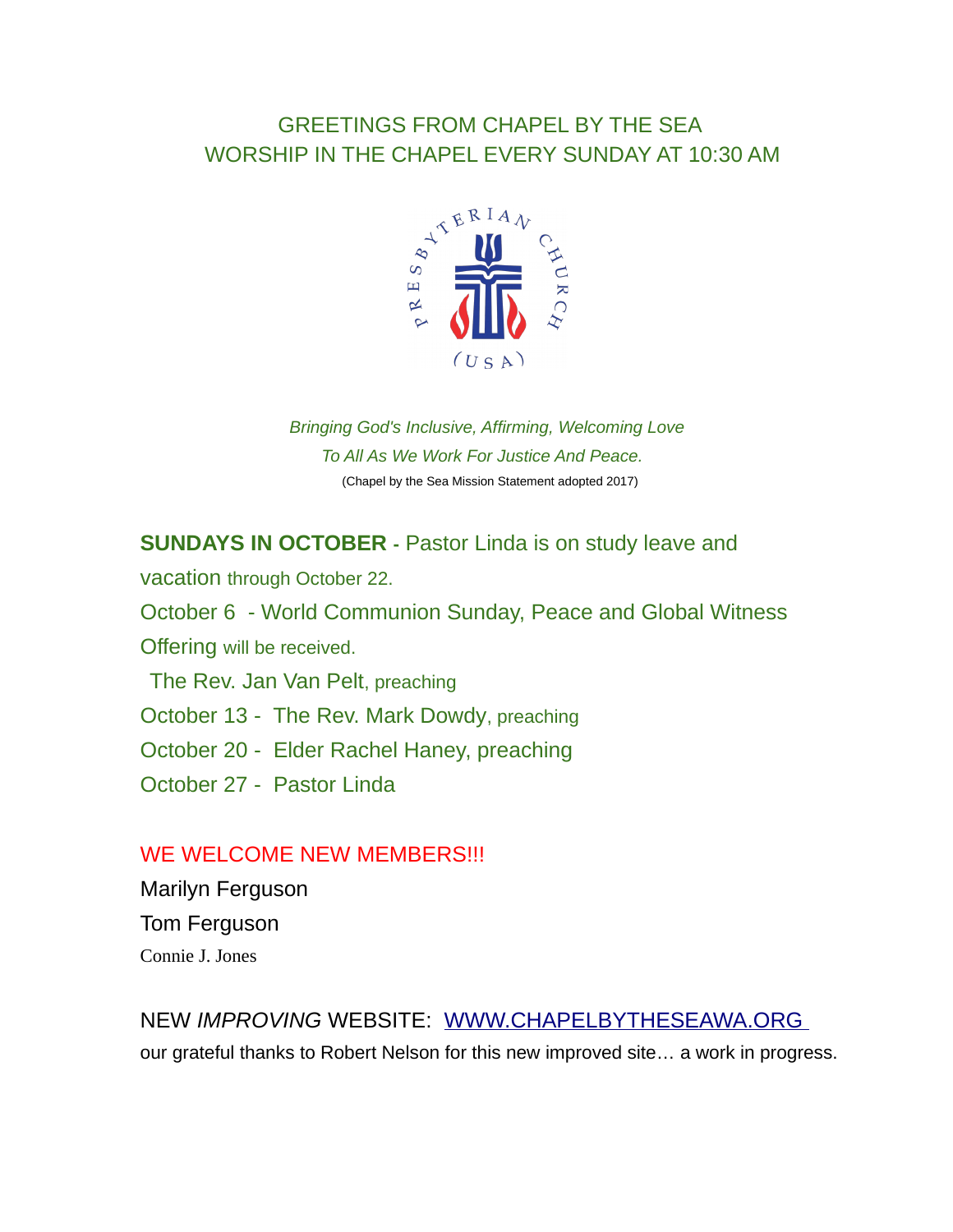

The chapel celebrates  $60$  years of ministry in 2020.

The 60th anniversary of Chapel by the Sea will be celebrated on June 28, 2020.

A Wall of Wonder in the lobby has been set up to help us plan and remember the legacy of the founding events and people. What is it that YOU envision for the future as we pray God's perfect 20/20 vision for the chapel. Please write on the large post-it notes on the wall or email: [pastor@chapelbytheseawa.org](mailto:pastor@chapelbytheseawa.org) with your comments and ideas. Here's how you can help as we move into year two of the chapel's revitalization challenge: tell your friends, invite them to worship, attend regularly, volunteer, share your treasure, pray! *Without a vision, the people perish. Proverbs 18:28*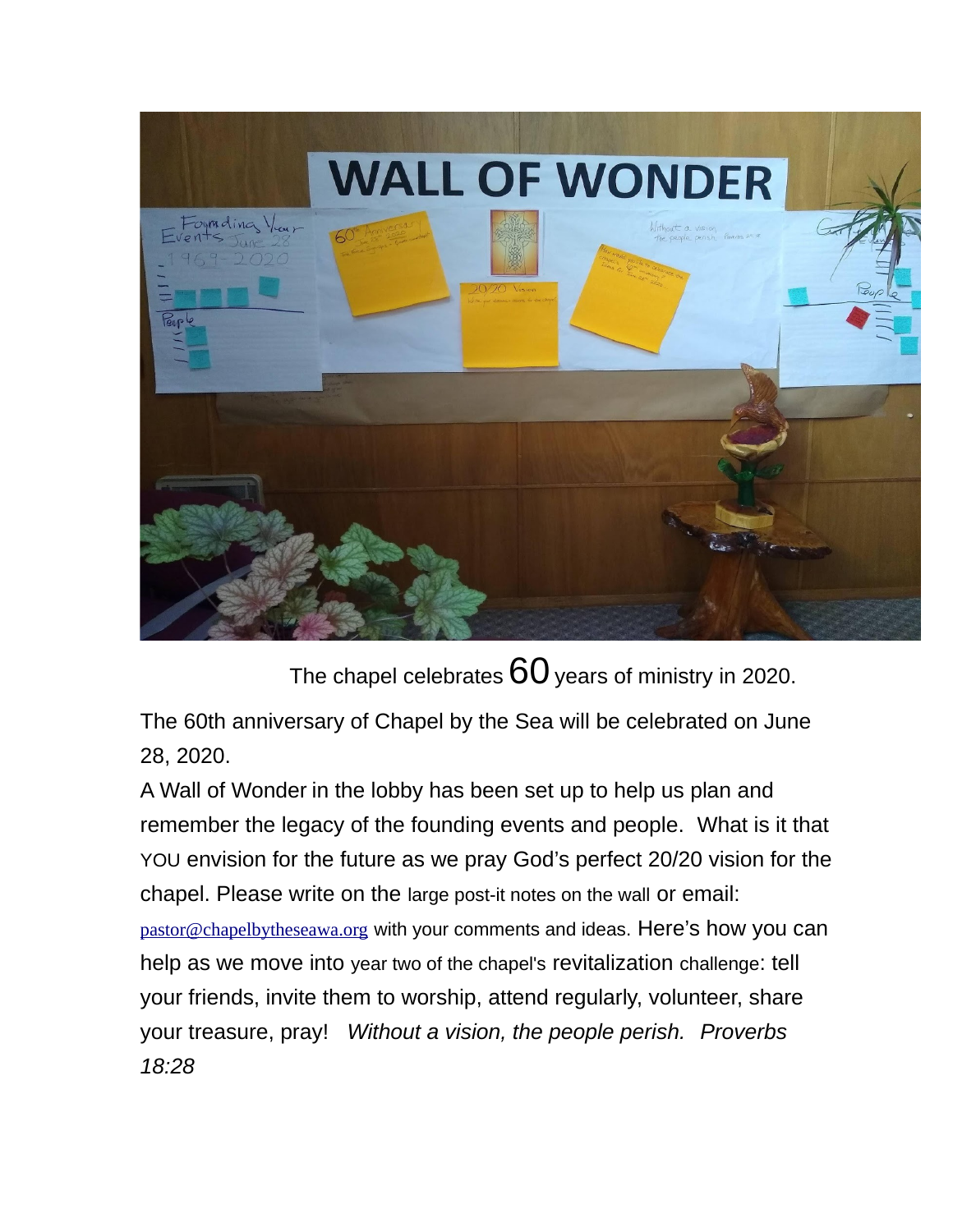PRAYER LIST - Gracious God for those known to us and for those known only to you. *Lord in your mercy*...

Jim Adkins in chemotherapy for stage 4 cancer Penny Adkins healing strength to help husband Jim Monty Hall Sr. recovering at his son's house after a stroke Amy, cousin of Michelle, diagnosis of her illness needs treatment. Michelle recovering from a fall Becky Gilbertson Christy, neighbor of Phyllis, stage 4 cancer. Kristy Preheim, that health may be restored Jeff, son-in-law of Phyllis Shaughnessy Tara, starting radiation Mark Dowdy, being treated for prostate cancer Suzanne's health Hagar's Community Church WCCW… *hear our prayer.*

Thank you God for prayers answered!

Travel mercies... and joy that Cindy Stearns, one of our ruling elders, will be attending the Presbyterian Church USA Gathering

of Vital Congregations, October 14-16 in Kansas City, MO. PCUSA scholarship funds and a generous donation of

airline miles from one of our members has made this plan a reality! Chapel by the Sea, a PCUSA church within the Presbytery of Olympia, made the commitment earlier this year to engage the Vital Congregations Initiative starting in 2020. With God's help we are preparing.

## CHAPEL CALENDAR

MONDAYS - AA evening group meets at 7 pm in the chapel hall. Contact Nita:360.276.4146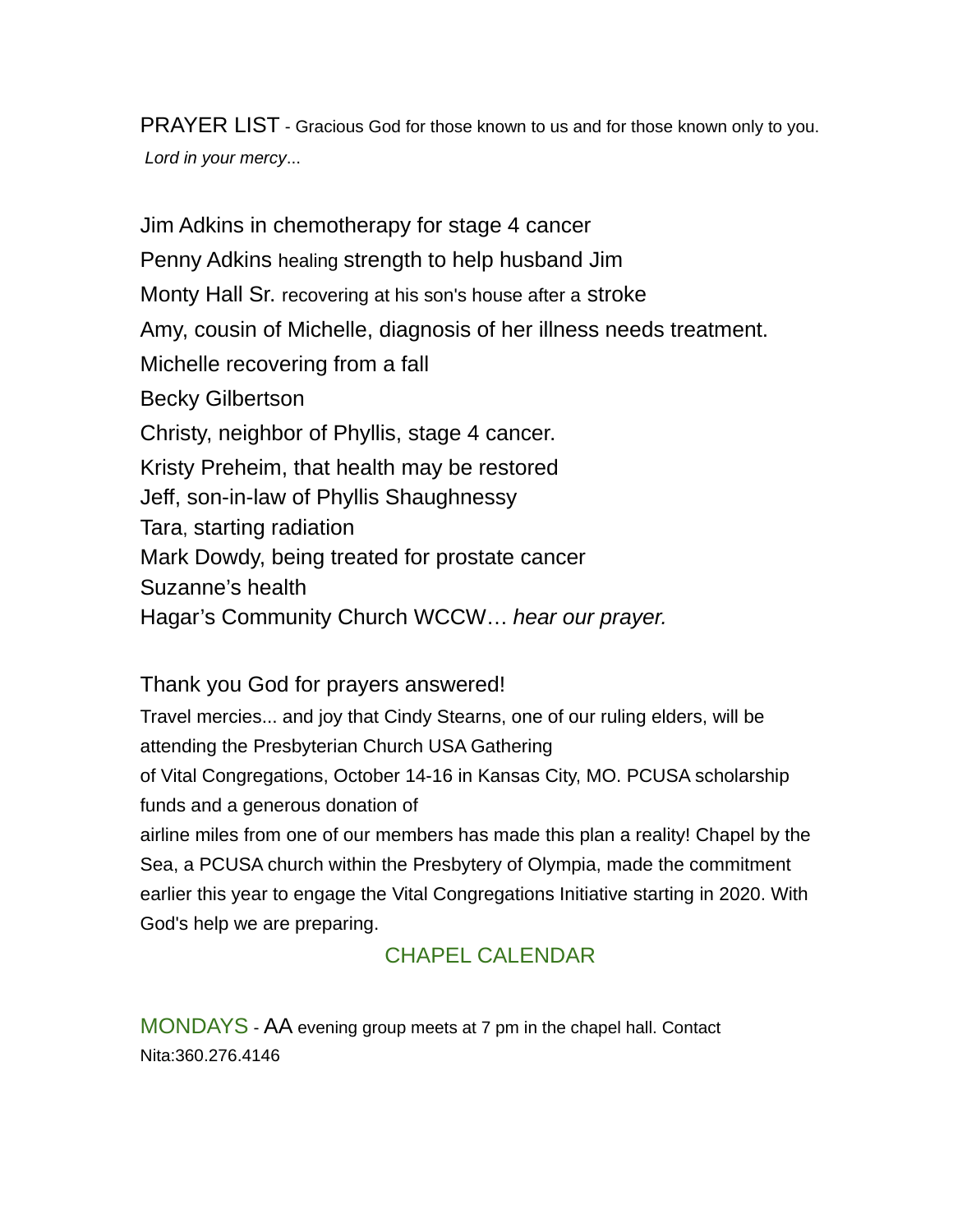TUESDAYS - NA evening group meets at 7:30 pm in the chapel hall. Contact Dennis 360.986.0815

Third Tuesdays North Beach Food Bank 9 - 11 am outside Firestation #8.

#### THURSDAYS IN OCTOBER - *FAITH, FOOD, FRIENDSHIP* IS BACK!

Each Thursday from 5 - 7 pm in the Chapel Hall we are delighted to welcome Leona Stasiak as cooking instructor. Leona will demonstrate how to prepare a meal using Sky Island fresh organic produce and more… then we'll enjoy the feast and share stories of faith. Contact Cindy Stearns for further information 360.589.7751 October 3 - Sky Island Salad & More October 10 - Pick your toppings pizza

October 17 - Autumn Soup

October 24 - Crockpot Pasta

STARTING ON THURSDAY OCTOBER 31 - THEOLOGICAL FOOD FOR THOUGHT

**WE WELCOME GARY GREER WHO WILL LEAD A FOUR PART SERIES ON ATONEMENT**

# A Grace-based Look at the Atonement

Boundless Grace Ministries invites you and your friends to attend a four part series entitled A GRACE-BASED LOOK AT THE ATONEMENT being held at Chapel by the Sea near Pacific Beach.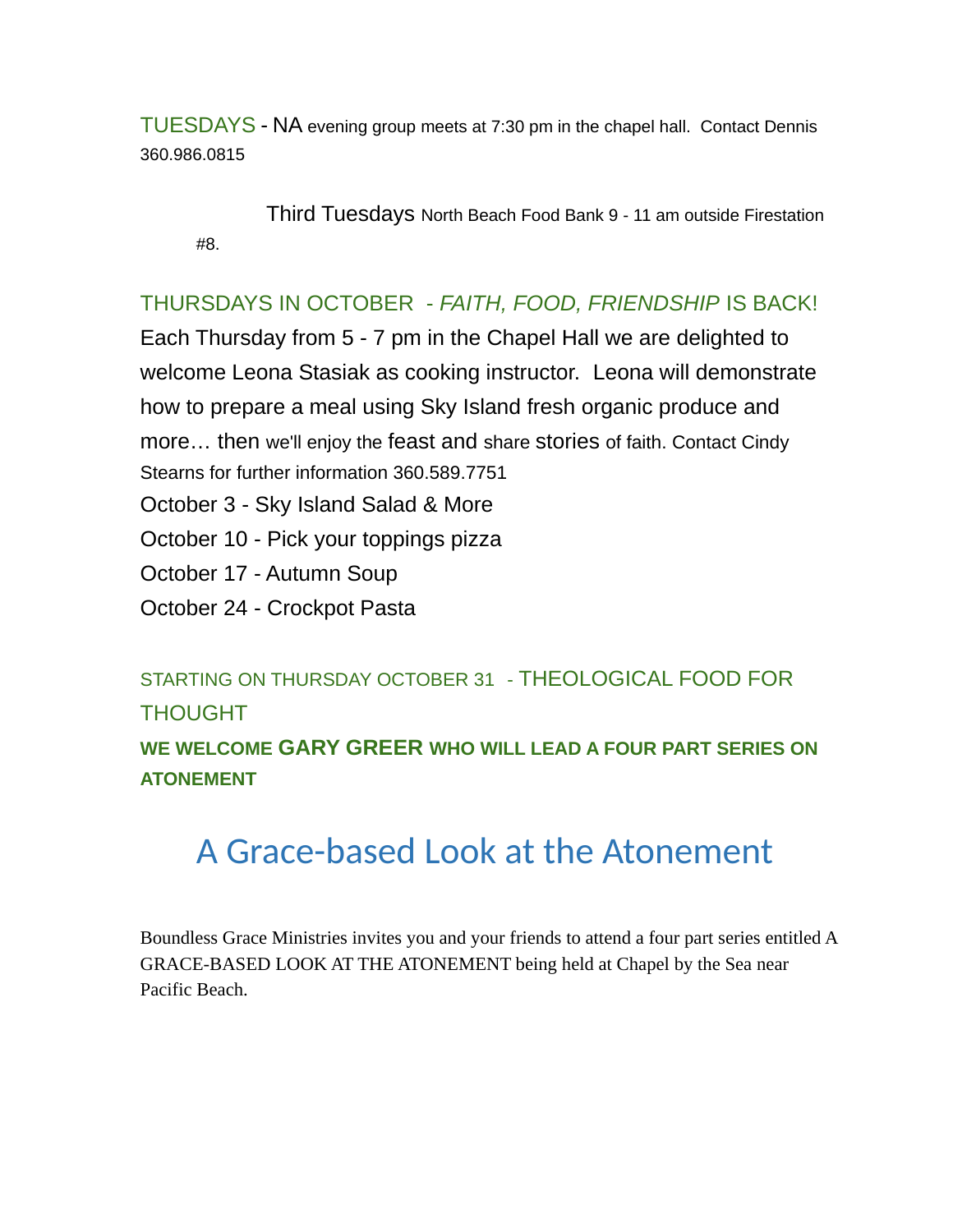

Speaker:

Gary Greer, has been teaching grace-based bible studies or leading grace-based group discussions for over 20 years. He is the founder of Boundless Grace Ministries, which has sponsored Grace Groups, Grace Book Displays and Grace Camps in Ocean Shores and in Seattle.

Dates: Thursdays, beginning October 31- November 21, 2019

Location: Chapel by the Sea , [4612 State Route 109, Pacific Beach/Moclips border, WA](https://www.bing.com/local?lid=YN930x15938293&id=YN930x15938293&q=Chapel+by+the+Sea&name=Chapel+by+the+Sea&cp=47.221473693847656~-124.20580291748047&ppois=47.221473693847656_-124.20580291748047_Chapel+by+the+Sea&FORM=SNAPST)  [985](https://www.bing.com/local?lid=YN930x15938293&id=YN930x15938293&q=Chapel+by+the+Sea&name=Chapel+by+the+Sea&cp=47.221473693847656~-124.20580291748047&ppois=47.221473693847656_-124.20580291748047_Chapel+by+the+Sea&FORM=SNAPST)71

Times/Sessions: 5:30-6:30 pm – Potluck Dinner 6:30-7:30 pm – Presentation 7:30-8:00 pm – Q/A and Discussion